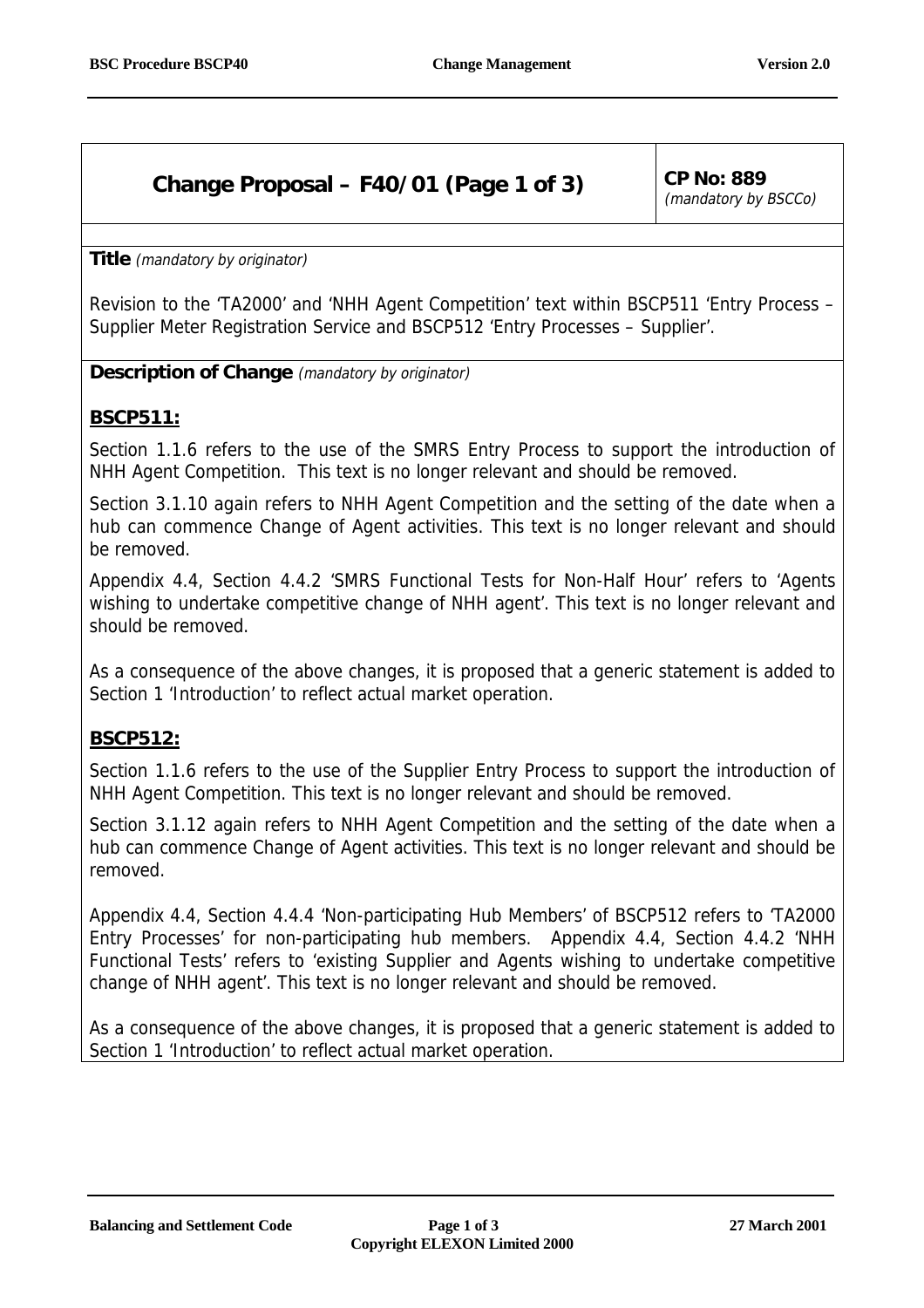# **Change Proposal – F40/01 (Page 2 of 3) CP No: 889**

(mandatory by BSCCo)

**Proposed Solution(s) (**mandatory by originator)

### **BSCP511:**

- 1. Remove Section 1.1.6, and the NHH Competition words from 3.1.10 and 4.4.2.
- 2. Add the following paragraph at the end of Section 1.1.5 'General Changes' within Section 1 'Introduction':

"Additional Entry Processes have been required for the following General Changes:

1.1.5.1 NHH Agent Competition

In 2000, it was required that all SMRSs, who had entered the market under the 1998 Trading Arrangements carry out further Supplier Entry Processes to demonstrate their ability to support the introduction of NHH Agent Competition. All GSP Groups were open for NHH Agent Competition by the end of January 2001."

3. Also, for scripts shown in 4.4.2 as '\*', remove the '\*' as this was for TA2000 only, and any new SMRS would be required to run them.

#### **BSCP512:**

1. Remove Section 1.1.16 and part of section 3.1.12 and add the following paragraph at the end of Section 1.1.5 'General Changes' within Section 1 'Introduction':

"Additional Entry Processes have been required for the following General Changes:

1.1.5.1 NHH Agent Competition

In 2000, it was required that NHH Suppliers, who had entered the market under the 1998 Trading Arrangements, and their Agents carry out further Supplier Entry Processes to demonstrate their ability to support the introduction of NHH Agent Competition. This obligation continues for any Suppliers and Agents who have not yet complied with it.

New Suppliers applying to enter the Trading Arrangements since March 2000 are required to run the updated set of tests as defined in Section 4 of this Procedure which will then allow them to enter the Trading Arrangements including Agent Competition."

2. Also, for scripts shown in 4.4.2 as '\*', remove the '\*' and remove the 'Y' in the Supplier box for the associated scripts.